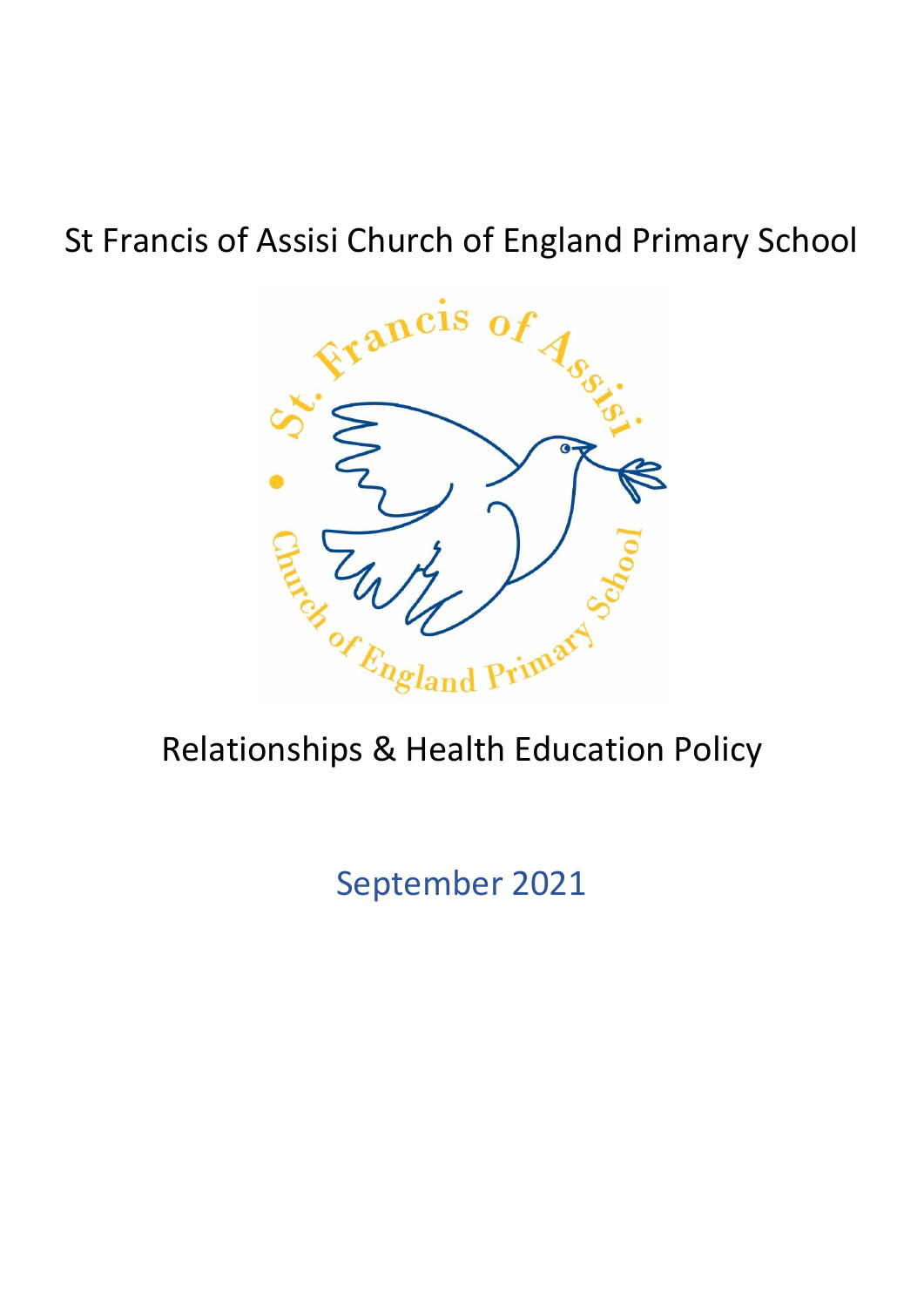## AIMS

The intent of our Relationships and Health Education (RHE) curriculum links closely to the whole school curriculum intent and lays foundations which will support children to *'live life in all its fullness'* (John 10:10). Our RHE intent is for our children to be empowered, have positive relationships and to think critically. We want to provide our children with the knowledge and skills which benefit them holistically and enable them to become valued citizens that thrive within our community and the wider world. Our school aim is 'LIGHT'; Love of all; Ignite the light of Christ all around our children; God at the centre of everything we do; Hope and happiness; and Truth. LIGHT is very much reflected in the delivery and content of the RHE we teach, where our children Live, Love and Learn together in the LIGHT of Christ.

## At St Francis of Assisi Primary School, we want our children to:

*"Flourish and to gain every opportunity to live fulfilled lives. For Church schools, RSE is about the emotional, social and physical aspects of growing up, healthy relationships, sex, human sexuality and sexual health. It is also about the spiritual and moral aspects of relationships within a context of a Christian vision for the purposes of life."*

## **(Church of England Education office)**

The RHE skills and knowledge we teach seek to enable children to successfully develop their health and wellbeing, relationships in the context of Living in the wider world. We want to embed the foundational ethic of, 'love your neighbour as yourself' (Mark 12:31). We aim to give our children the life-skills that will enable them to embrace and utilise new technology in a socially responsible and safe way in order to flourish. Children are provided with a broad and balanced 'Relationships and Health Education' which will motivate them to thrive and allow their light to shine. At St Francis of Assisi Church of England Primary School, we teach children the skills to look after their emotional and physical health; we provide them with the ability to overcome obstacles and break down barriers. Children can build on their knowledge and gain a deeper understanding of themselves and the world around them, as they mature and progress throughout our school, which is a safe and secure Christian environment.

Happiness, relaxation techniques, resilience and growth mindset are taught throughout our school, repeatedly at different levels, to develop children's ability to adapt well in the face of adversity. We incorporate British Values, Global Goals, mental health, and emotional wellbeing awareness and supporting and embedding the Christian Values in RHE lessons to support and develop children's wellbeing.

## STATUTORY REQUIREMENTS

As a primary school, we must deliver Relationships Education and Health Education to all children. At St Francis of Assisi Church of England Primary School, we recognise the world has changed. We focus on positive relationships, teach safeguarding, and meet children's needs; our children need to understand the law and have critical thinking. We are committed to all our children being empowered, to grow up happy, healthy and safe.

St Francis of Assisi Church of England Primary School, like all primary schools, must comply with the statutory guidance from the Department for Education issued under Section 80A of the Education Act 2002 and section 403 of the Education Act 1996 – Relationships Education, Relationships and Sex Education (RSE) and Health Education. Appendix 4

This guidance should also be read in conjunction with:

- Keeping Children Safe in Education (statutory guidance)
- Respectful School Communities: Self Review and Signposting Tool (a tool to support a whole school approach that promotes respect and discipline)
- Behaviour and Discipline in Schools (advice for schools, including advice for appropriate behaviour between pupils)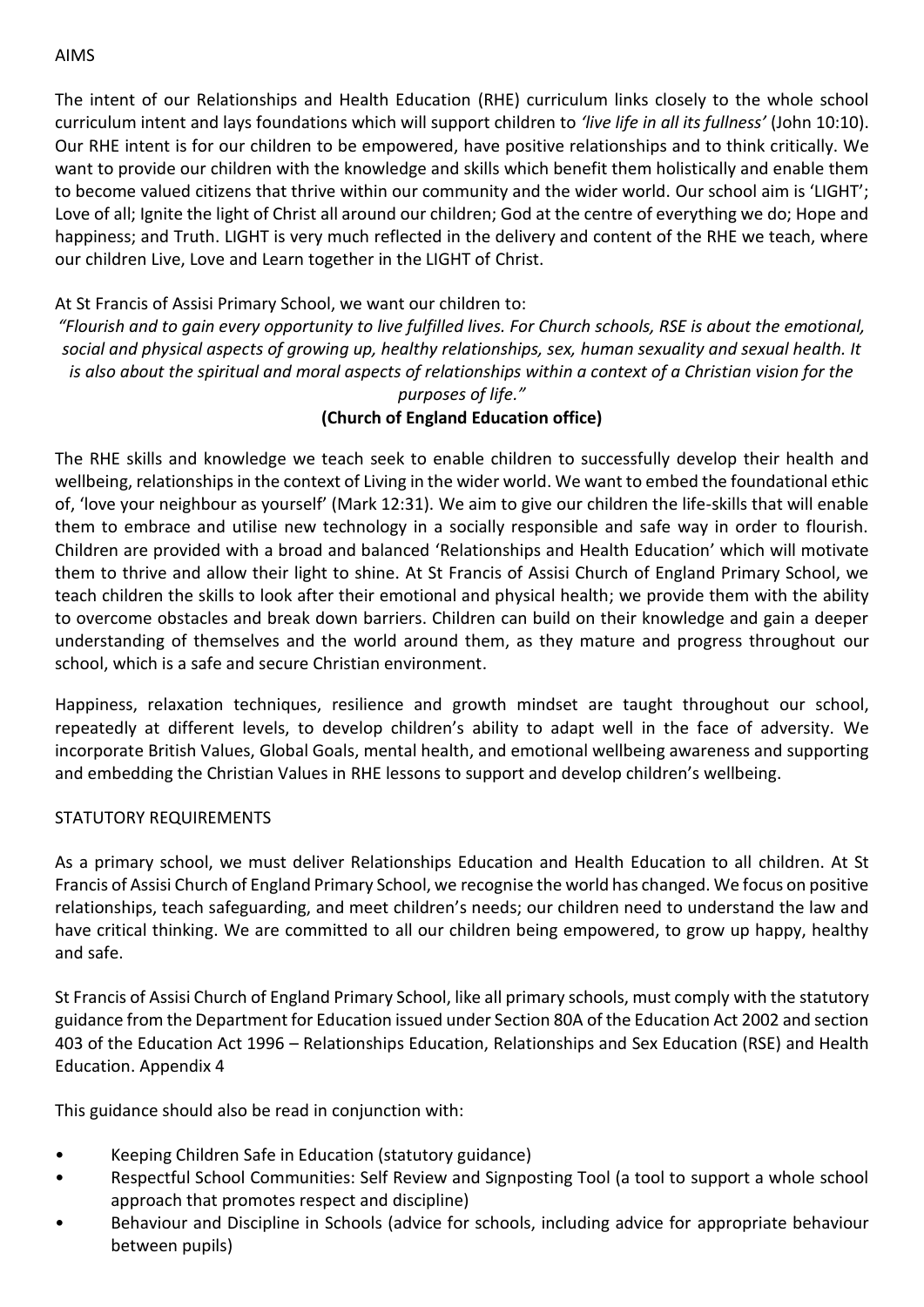- Equality Act 2010 and schools
- SEND code of practice: 0 to 25 years (statutory guidance)
- Alternative Provision (statutory guidance)
- Mental Health and Behaviour in Schools (advice for schools)
- Preventing and Tackling Bullying (advice for schools, including advice on cyberbullying)
- Sexual violence and sexual harassment between children in schools (advice for schools)
- The Equality and Human Rights Commission Advice and Guidance (provides advice on avoiding discrimination in a variety of educational contexts)
- Promoting Fundamental British Values as part of SMSC in schools (guidance for maintained schools on promoting basic important British values as part of pupils' spiritual, moral, social and cultural (SMSC)
- SMSC requirements for independent schools (guidance for independent schools on how they should support pupils' spiritual, moral, social and cultural development)
- National Citizen Service guidance for schools.

At St Francis of Assisi Church of England Primary School, we teach Relationship Education and Health Education, as set out in this policy. Also, see our school's safeguarding policies.

We also undertake to follow the principles in the Church of England Charter for faith sensitive and inclusive relationships education, relationships and sex education (RSE) and health education (RSHE). Appendix 3

## POLICY DEVELOPMENT

This policy has been developed in consultation with stakeholders, staff, children, and parents. The consultation and policy development process involved the following steps:

- Review a member of staff has pulled together all relevant information including relevant national and local guidance.
- Staff consultation  $-$  all school staff were given the opportunity to look at the policy and make recommendations.
- Parent / Stakeholder consultation parents, staff and interested parties were invited to view / discuss the policy and complete a questionnaire.
- Pupil's consultation we investigated what children want from Relationship Education and Health Education
- Ratification once amendments were made, the policy was shared with governors and ratified.

## DEFINITION

What we teach in Relationship Education and Health Education at St Francis of Assisi Church of England Primary School, supports children to make informed decisions about wellbeing, health and relationships in a range of contexts. We want our children to:

- Develop good habits;
- Understand the independence of physical and mental health and decision making;
- Be able to consider the consequences of their behaviour and choices;
- Be able to read challenges and critically analyse their options;
- Manage dilemmas by finding a positive way through while maintaining safety and integrity;
- Know how to access help and take steps to support others.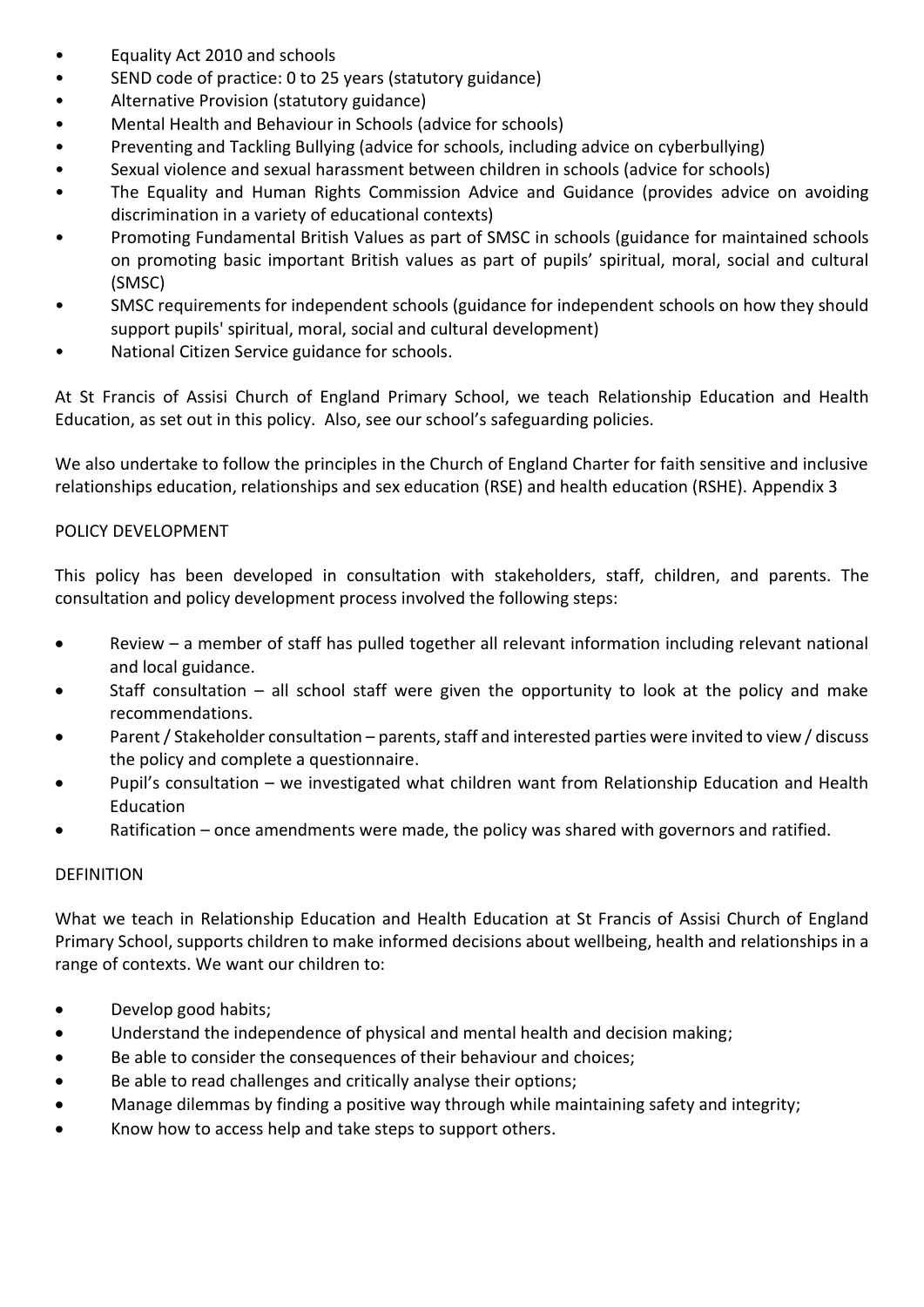## CURRICULUM

Our curriculum is set out in Appendix 1, it may need adapting as and when necessary, depending on current climate (COVID 19). We have developed this curriculum in consultation with parents, pupils and staff, taking into account the age, needs and feelings of pupils.

We will focus on:

- Positive relationships, as well as sex education;
- Teach safeguarding and meet children's needs;
- Enable children to understand the law with critical thinking;
- Wanting all our children to be empowered, to grow up happy, healthy and safe.

Both Health Education (Physical Health & Emotional Wellbeing) and Relationships Education, are taught throughout each year group and cover all the Programme of Study learning opportunities for each phase. Alongside these two areas, we also teach 'Living in the Wider World' to compliment them; this is nonstatutory but vitally important to a child's personal development and economic wellbeing. There is an overarching question for each half term; these begin in Key Stage 1 as, "What? and Who?" questions and build throughout Key Stage 2 into, "Why? and How?" questions. Teaching builds according to the age and needs of the children throughout the primary phase with suggested developmentally appropriate learning objectives.

TOPICS COVERED FOR RELATIONSHIPS EDUCATION AND HEALTH EDUCATION

Early Years Foundation Stage- Relationships Education and Health Education, are covered through the curriculum strands of: Personal, Social & Emotional Development; People & Communities; The World; Speaking; Health & Self-Care. They are facilitated through: In the Moment Planning (for each individual child); Circle Times; Talk Times; Relaxation Times; Worry Monster; Kindness Tree; Reflection Areas; Worship; Class Discussions; and Playing in the indoor and outdoor provision with peers and adults

Year 1 - What is the same and different about us? Who is special to us? What helps us to stay healthy? What can we do with money? Who helps to keep us safe?

Year 2 - What makes a good friend? What is bullying? What jobs do people do? What helps us to stay safe? What helps us grow and stay healthy? How do we recognise our feelings? How can we look after each other and the world?

Year 3 - How can we be a good friend? What keeps us safe? What are families like? What makes a community? Why should we eat well and look after our teeth? Why should we keep active and sleep well?

Year 4 - What strengths, skills and interests do we have? How do we treat each other with respect? How can we manage our feelings? How will we grow and change? How can our choices make a difference to others and the environment? How can we manage risk in different places?

Year 5 - What makes up a person's identity? What decisions can people make with money? How can we help in an accident or emergency? How can friends communicate safely? How can drugs common to everyday life affect health? What jobs would we like?

Year 6 - How can we keep healthy as we grow? How can the media influence people? What will change as we become more independent? How do friendships change and grow?

See Appendix 1 Long Term Plan on Relationships Education and Health Education for further information.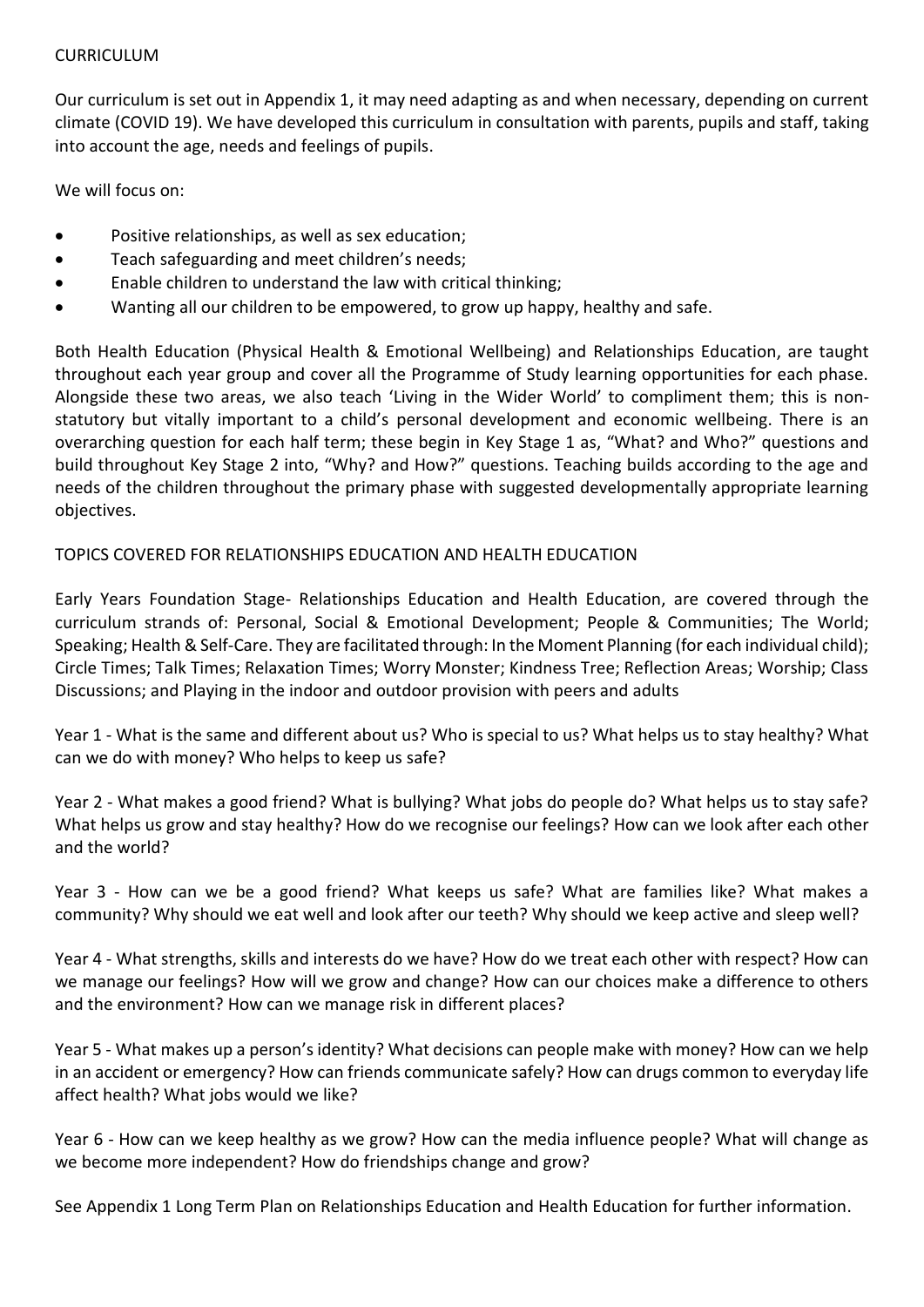At St Francis of Assisi Church of England Primary School, our teaching and learning approaches for Relationships Education and Health Education include:

- Information, understanding, skills and values education;
- Active and applied learning experiences;
- Lessons that clearly distinguish between fact and opinion and develop skills to critically evaluate fake news;
- How social media sites filter and tailor information to match individuals pre-existing beliefs and attitudes; and that pupils understand the relevant law on any subject taught in Relationships and Health Education.

We teach the Christian Values Context of Relationships Education, through "Love & Sex Matters". Sex education will be taught through the Science curriculum. See Appendix 1.

Relationships Education and Health education complement several other curriculum subjects at our school, we look for opportunities, draw links between the subjects and integrate teaching where appropriate to ensure we complement the content covered, rather than duplicate it. This is particularly the case for Physical Education, Computing (e.g. sleep, screen time and online safety) and Science.

## SEX EDUCATION THROUGH SCIENCE

As a primary school, none of our relationship education involves the teaching of sexual intercourse. Our lessons that teach children about their body parts and how their bodies change, are part of the health curriculum and are an essential part of our wider safeguarding curriculum. In our Health Education curriculum, by the end of primary at our school, children will know key facts about puberty and the changing adolescent body, particularly from age 9 to 11, including physical and emotional changes. Children will also know about menstrual wellbeing including the key facts about the menstrual cycle. Parents do not have a right to withdraw their child from Relationships Education and/or Health Education.

In our Science curriculum we teach children in Year 5 to:

- Describe the differences in the life cycles of a mammal, an amphibian, an insect and a bird;
- Describe the life processes of reproduction in some plants and animals;
- Describe the changes as humans develop to an old age;

Pupils should find out about different types of reproduction, including sexual and asexual reproduction in plants, and sexual reproduction in animals. Parents do not have a right to withdraw their child, from the sex elements of the Science curriculum. Relationship Education complements the factual approach to Science to support our children to explore and manage their feelings about this and the law.

#### DELIVERY OF RELATIONSHIP EDUCATION & HEALTH EDUCATION

Our children may ask teachers or other adults questions pertaining to sex or sexuality which go beyond what is set out for Relationships Education. We ensure all our school staff are equipped to handle such questions/situations, through our question and answer script, which details information to ensure children's questions are answered both consistently and with clarity. Our staff recognise, that often these questions are more sensitively and effectively answered on a one to one basis or in a smaller group as needed. Please see this Handling Difficult Situations script in Appendix 2. We acknowledge the importance of us answering pupil's questions well, to ensure, that, they do not turn to the internet to find answers to their questions, in case of them viewing inappropriate sources of information.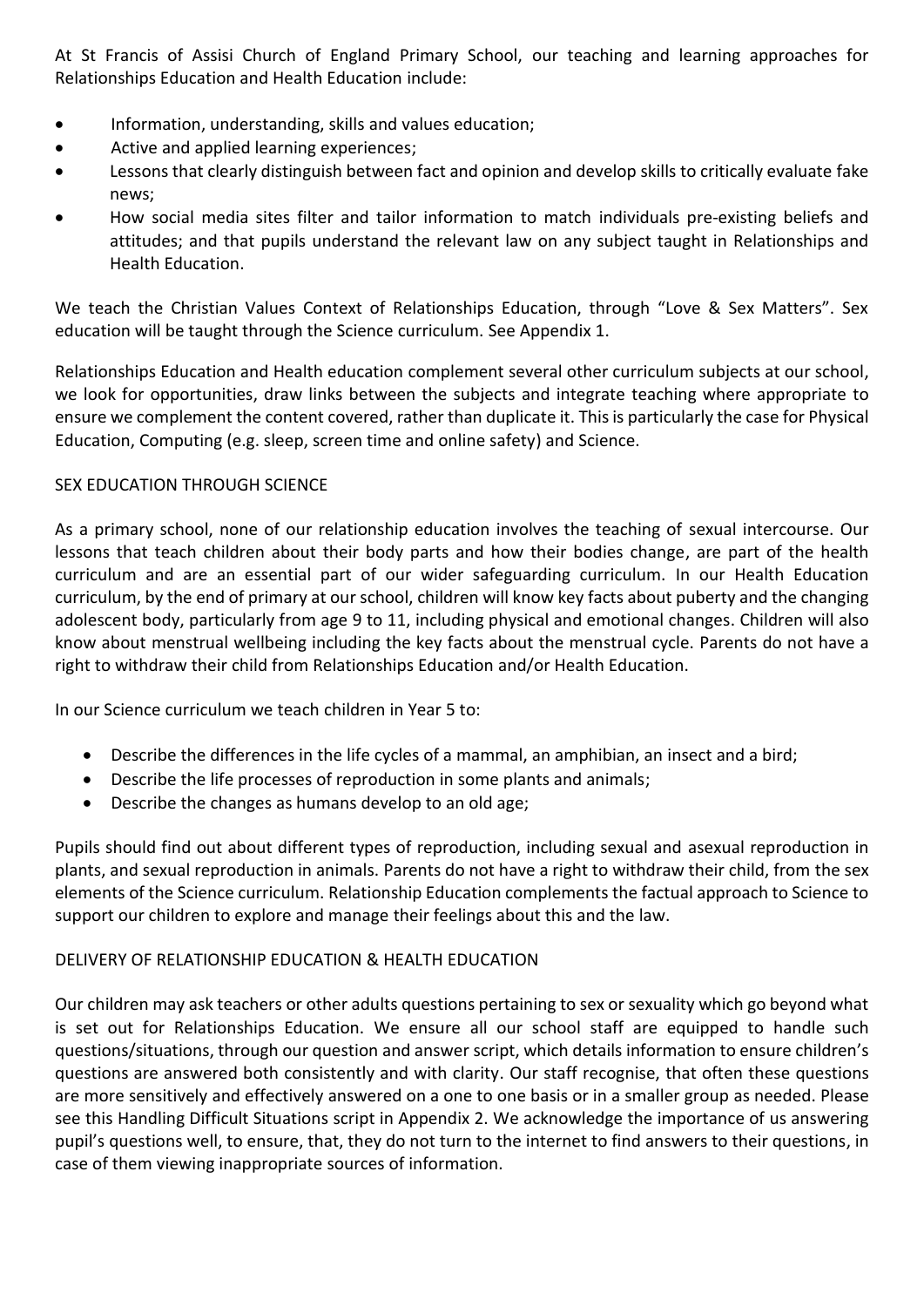At St Francis of Assisi Church of England Primary School, we ensure that Relationships and Health Education, is accessible to all our children, including those with Special Educational Needs and Disabilities (SEND). Learning is instrumental in this, with staff ensuring: Accessibility through high quality teaching that is differentiated and personalised; Additional steps to ensure learning and progress is made, for example through pre-teaching and/or over-teaching; and that language processing difficulties can make abstract concepts such as 'privacy' difficult.

We will ensure that the content of Relationships Education and Health education, will be accessible to all.

At St Francis of Assisi Church of England Primary School, we promote equality, diversity and inclusion through Relationships Education and Health Education. We believe,

*'Our teaching should consistently present diversity and enable young people to successfully live in a context where there are different views and beliefs'* **(Anti-abuse curriculum, HfL).**

We ensure we meet all children's needs: giving them access to high quality education for all learners including disadvantaged and vulnerable; eliminating discrimination and advancing equality of opportunity.

## *'RSE … should seek to develop understanding that there are a variety of relationships and family patterns in the modern world'*

## **(p.34 Valuing All God's Children, Church of England 2018)**

We support mental health and prevent stigma at our school; by ensuring that all children see people like themselves and families like their own (families might include for example, single parent families, LGBT+ parents, families headed by grandparents, adoptive parents, foster parents and carers amongst other structures), represented in the curriculum from the Early Years and beyond. We do this through various resources, including story books, puppets and Stonewall posters etc.

*'If any school is not educating pupils to understand the rights of all people to live freely with their sexual orientation or gender identity without discrimination, they would be failing in their duty to prepare their pupils to live in modern Britain'* **(p.12 Valuing all God's children).**

ROLES & RESPONSIBILITIES

Staff are responsible for:

- Delivering Relationships Education and Health Education in a sensitive way
- Modelling a positive attitude to RHE
- Monitoring progress
- Responding to the needs of individual pupils
- Responding appropriately to parent's questions and concerns regarding RHE.

The Head Teacher and RHE leaders (Stephane Robinson & Susie Watt) are responsible for ensuring Relationships Education, along with Health Education are taught consistently across our school. The Head Teacher and Governing Body will approve this policy.

#### TRAINING

The Head Teacher, along with the two Relationships Health Education leads attended RSHE subject lead training in Church of England schools. Further training notes were then devised for staff / governors and a stake holder focus group.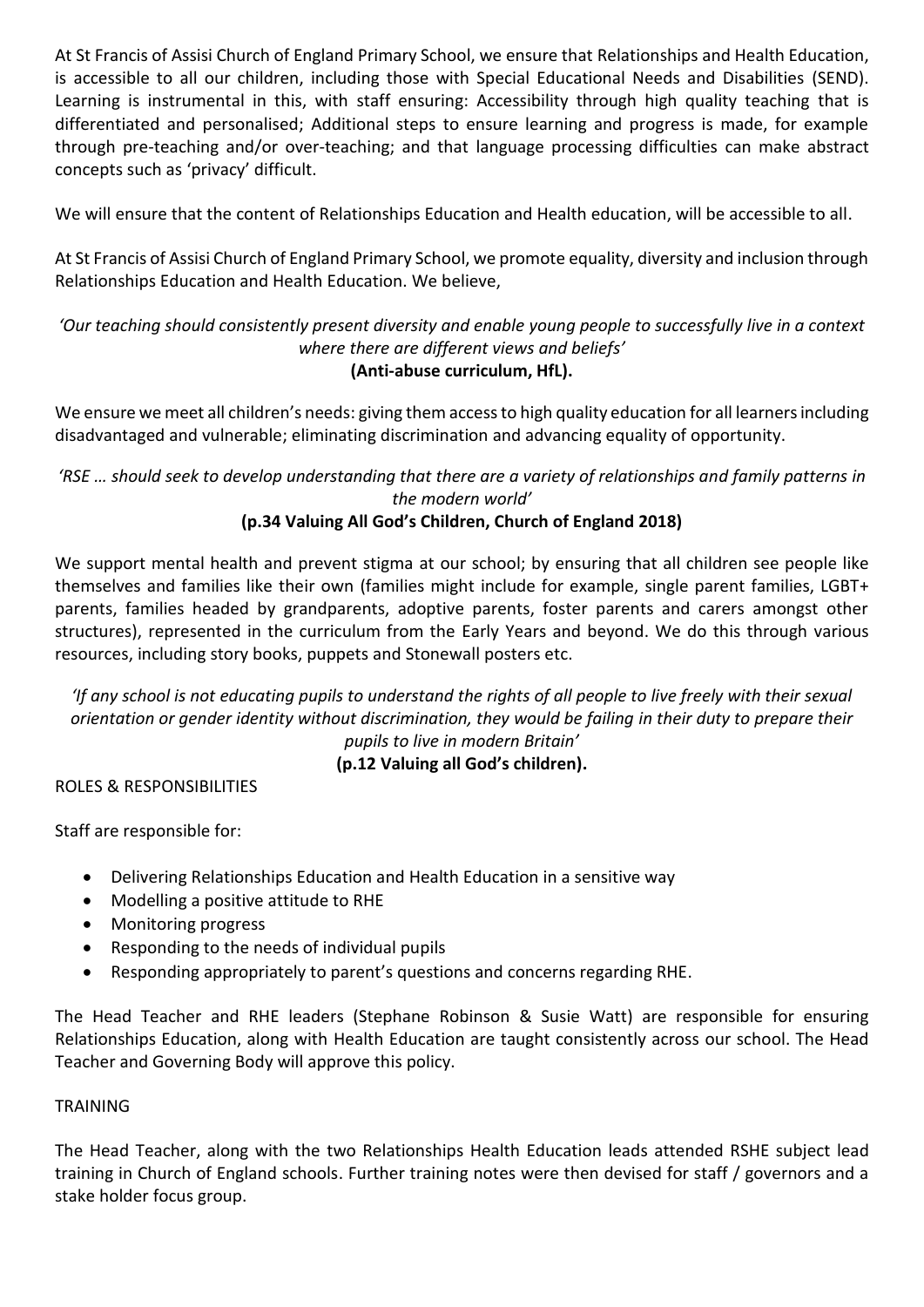## MONITORING & REVIEW

The delivery of RHE is monitored continually by Stephanie Robinson & Susie Watt, through:

- Checking (devising, enhancing & updating) of schemes of learning
- Pupil voice (Inc Questionnaire / Focus Group)
- Parent voice (Inc Questionnaire / Responses to information leaflets and 'Managing Difficult Questions' script)
- Staff voice (Inc Questionnaire)
- Children's development in RHE is monitored by class teachers, as part of our internal assessment systems (Inc Gold Books)

This policy was written by Stephanie Robinson and will be reviewed by RHE leads (Stephanie Robinson & Susie Watt) annually. Next Review Date: March 2022.

(Appendix on the following pages below)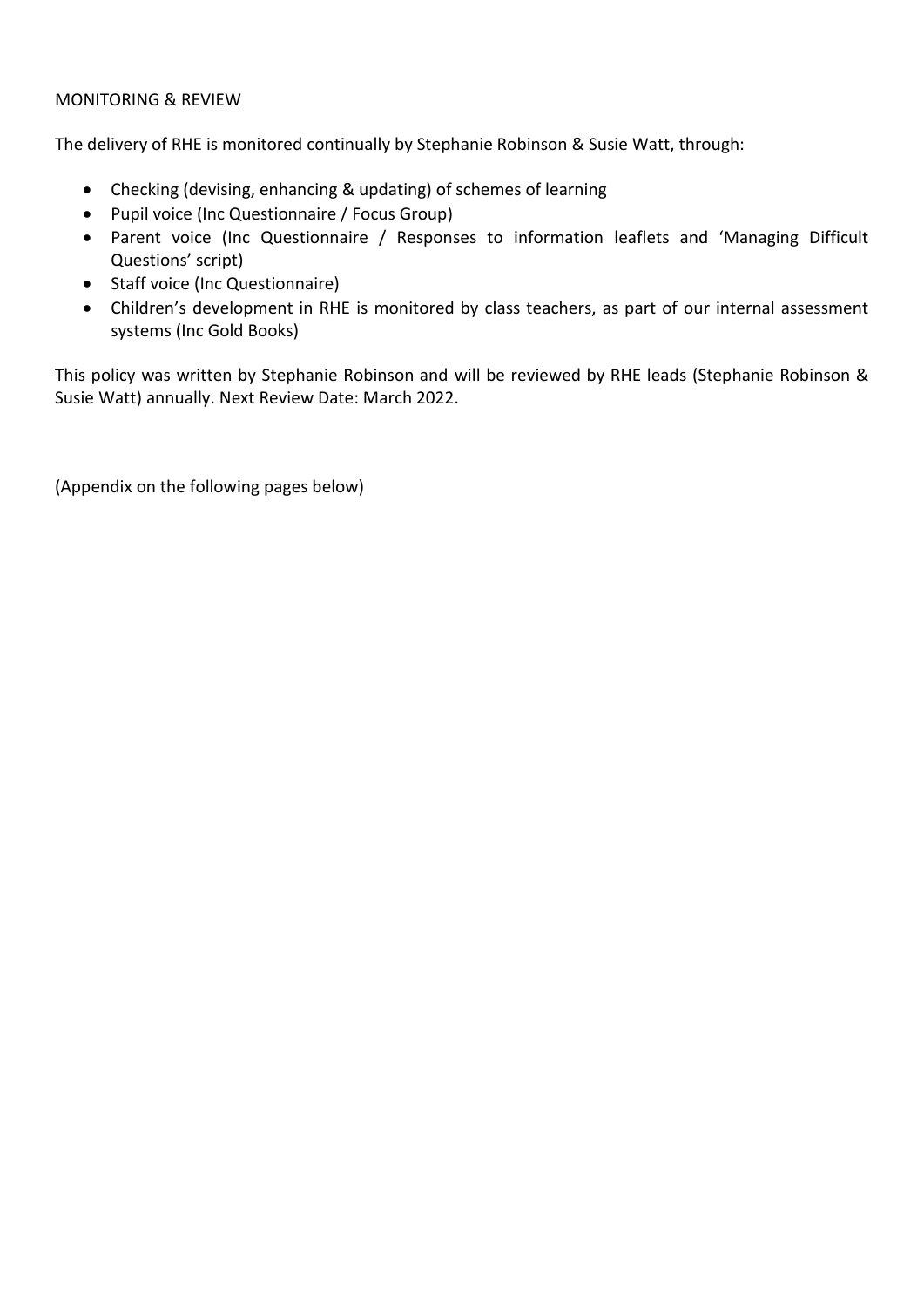## Appendix 1-Relationships Education & Health Education Long Term Plan

HEALTH & WELLBEING (STATATORY) / RELATIONSHIPS (STATUTORY) THESE TWO AREAS ARE PRIORITY / LIVING IN THE WIDER WORLD (NON-STATUTORY BUT VITALLY IMPORTANT TO A CHILD'S PERSONAL DEVELOPMENT & ECONOMIC WELLBEING) THIS AREA IS LESS PRIORITY.

Please note that teachers can adapt planning to respond to the needs of the children in their class. This is to ensure time is given to teach reactively to the needs of the children and the context of life at the time. If teachers are aware of issues related to PSHE, they have the freedom to react and plan appropriate teaching to deal with the situation. Colour codes indicate cross curricular overlaps/links for **R.E,**

**Science and Computing.**

| <b>Early Years</b>                                                                                                                                                  | Key Stage 1                                                                                                                                          |                                                                                                                                                                                                                                                                | <b>Key Stage 2</b>                                                                                                     |                                                                                                                                                   |                                                                                                                  |                                                                                                                                    |
|---------------------------------------------------------------------------------------------------------------------------------------------------------------------|------------------------------------------------------------------------------------------------------------------------------------------------------|----------------------------------------------------------------------------------------------------------------------------------------------------------------------------------------------------------------------------------------------------------------|------------------------------------------------------------------------------------------------------------------------|---------------------------------------------------------------------------------------------------------------------------------------------------|------------------------------------------------------------------------------------------------------------------|------------------------------------------------------------------------------------------------------------------------------------|
|                                                                                                                                                                     | (What and Who Questions)                                                                                                                             |                                                                                                                                                                                                                                                                | (Why and How Questions)                                                                                                |                                                                                                                                                   |                                                                                                                  |                                                                                                                                    |
| <b>Foundation</b>                                                                                                                                                   | Year 1                                                                                                                                               | Year <sub>2</sub>                                                                                                                                                                                                                                              | Year 3                                                                                                                 | Year 4                                                                                                                                            | Year 5                                                                                                           | Year 6                                                                                                                             |
| <b>PSHE</b> is covered<br>through the<br>curriculum strands<br>of:<br>-Personal, Social &                                                                           | What is the<br>same and<br>different about<br>us?<br>Who is special                                                                                  | What makes a<br>good friend?<br>What is bullying?<br>What jobs do                                                                                                                                                                                              | How can we be a<br>good friend?<br>What keeps us<br>safe?                                                              | What strengths, skills<br>and interests do we<br>have?<br>How do we treat<br>each other with                                                      | What makes up a<br>person's identity?<br>What decisions can<br>people make with<br>money?                        | How can we keep<br>healthy as we<br>grow?<br>How can the media<br>influence people?                                                |
| <b>Emotional</b><br>Development<br>(Making<br><b>Relationships /</b><br>Sense of Self /<br>Understanding                                                            | to us?<br>What helps us<br>to stay healthy?<br>What can we do                                                                                        | people do?<br>What helps us to<br>stay safe?<br>What helps us                                                                                                                                                                                                  | What are families<br>like?<br>What makes a<br>community?                                                               | respect?<br>How can we manage<br>our feelings?<br>How will we grow                                                                                | How can we help in an<br>accident or<br>emergency?<br>How can friends                                            | What will change<br>as we become<br>more<br>independent?                                                                           |
| Emotions)<br>-Understanding The<br>World (People &<br>Communities / The<br>World / Speaking /<br>Technology)<br>-Physical<br>Development<br>(Health &<br>Self-Care) | with money?<br>Who helps to<br>keep us safe?<br>How can we<br>look after each<br>other and the<br>world?                                             | grow and stay<br>healthy?<br>How do we<br>recognise our<br>feelings?                                                                                                                                                                                           | Why should we<br>eat well and look<br>after our teeth?<br>Why should we<br>keep active and<br>sleep well?              | and change?<br>How can our choices<br>make a difference to<br>others and the<br>environment?<br>How can we manage<br>risk in different<br>places? | communicate safely?<br>How can drugs<br>common to everyday<br>life affect health?<br>What jobs would we<br>like? | How do friendships<br>change and grow?                                                                                             |
|                                                                                                                                                                     | <b>KS 1 Christian</b><br>values; Love &<br>Sex Matters-<br>Lesson 1; Loving<br>me<br>Lesson 2; Loving<br>you<br>Lesson 3; Our<br>wonderful<br>bodies | KS 1 Christian<br>values; Love &<br>Sex Matters-<br>Lesson 4; How<br>our bodies are<br>different<br>Lesson 5; My<br>family-those that<br>care for me<br>Lesson 6; How we<br>love & care for<br>ourselves<br>Lesson 7; How we<br>love & care<br>for our friends | <b>KS 2 Christian</b><br>values; Love & Sex<br>Matters-<br>Lesson 1; Making<br>Me<br>Lesson 2; My<br>world, your world | <b>KS 2 Christian values;</b><br>Love & Sex Matters-<br>Lesson 3; Changing<br>bodies                                                              | KS 2 Christian values;<br>Love & Sex Matters-<br>Lesson<br>4; Firm foundations<br>Lesson 5; Marriage             | <b>KS 2 Christian</b><br>values; Love & Sex<br>Matters-Lesson 7;<br>In need of<br>restoration?<br>Lesson 8; Summary<br>activities. |

Ongoing: BRITISH VALUES - RESILIENCE & INDEPENDENCE

-RELAXATION: Children learning how to calm themselves down when upset; Breathing techniques in classroom & on playground - In for 7 hold for 7, out for 7; Peer Massage;

-MINDFULNESS walks – Promoting the 5 senses; GRATITUDE Attitude – Being reflective and thinking what we are grateful for over last week / last hour / last day

-HAPPINESS; 10 KEYS TO HAPPIER LIVING: Giving / Relating / Exercising / Awareness / Trying out / Direction / Resilience / Emotions / Acceptance / Meaning. Display the GREAT DREAM 10 posters in each classroom & draw children's attention to them, discussing each poster's meaning when appropriate to children. Also Worry Monsters & Circle Time / Discussions

-GROWTH MINDSET; Use vocab of "lower / higher achievers" to imply children's present performance, as opposed to high / low ability and able / less able which imply permanence. All staff to encourage growth mindset in children (by focusing on achievement / effort and learning orientation, rather than diminishing fixed mindset on ability & performance orientation). Intelligence is not static but something that is expandable and that it's not a case of being clever but the desire of wanting to learn more.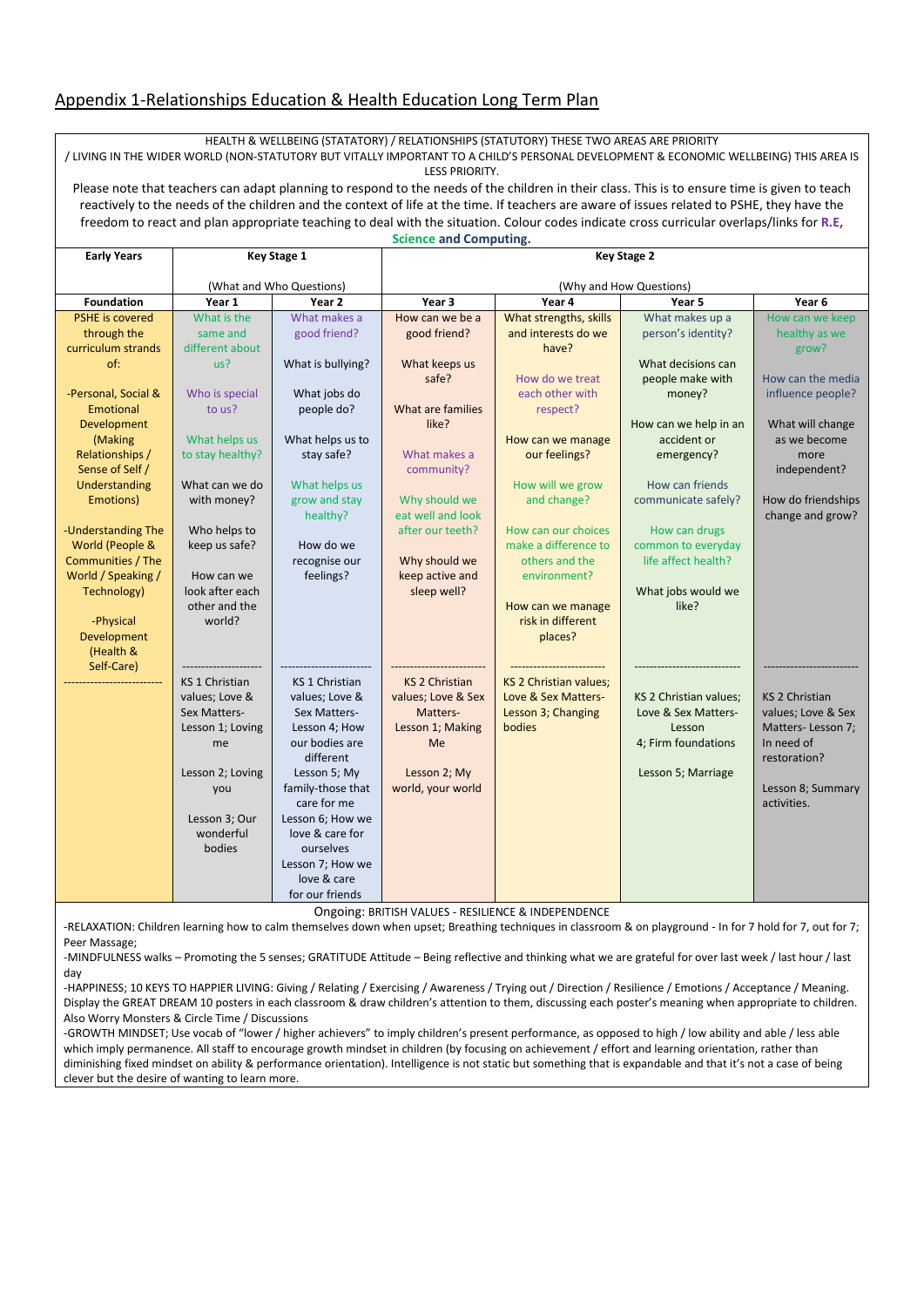## Handling complex issues safely in the PSHE education classroom

Discussing and teaching about complex or sensitive issues safely is central to best practice in all PSHE teaching, as every topic in PSHE education has the potential to be sensitive for pupils. PSHE teachers should therefore approach all lessons with the assumption that at least one pupil could have direct experience of the topic being discussed, or find it sensitive for another reason and should plan their language use, resources and activities accordingly.

It is vital that pupils are able to have discussions and engage in learning activities in a safe climate of trust, cooperation and support. PSHE education therefore has a key role to play in developing their knowledge, skills and confidence in approaching complex issues and in recognising that attitudes towards these are likely to be influenced by their own values, worldview and interpretation of messages from the media.

Whatever the subject matter, whether you feel it is a sensitive issue or not, following the guidance below will ensure a safe learning and teaching environment for your pupils and for you—allowing you to address any elements of PSHE education with confidence.

## Establishing a safe learning environment

A safe learning environment helps pupils to share feelings, explore values and attitudes, express opinions and consider those of others, without attracting negative feedback. As well as encouraging more open discussion, it also helps to ensure that teachers are not anxious about unexpected disclosures or comments and that pupils are not put on the spot, upset or traumatised.

It is good practice for teachers to:

- work with pupils to establish ground rules about how they will behave towards each other in discussion
- provide opportunities for pupils to discuss issues in small groups as well as sharing views with the whole class
- make boxes available in which pupils can place anonymous questions or concerns
- provide access to balanced information and differing views to help pupils clarify their own opinions (whilst making clear that behaviours such as racism, homophobia, bi-phobia, transphobia, discrimination and bullying are never acceptable in any form)
- be cautious about expressing their own views, bearing in mind that they are in an influential position and must work within the school's values, policies and the law
- be sensitive to the needs and experiences of individuals, as some pupils may have direct experience of some of the issues
- always work within the school's policies on safeguarding and confidentiality (and ensure that pupils understand school policies on disclosure of confidential information and following up concerns in a more appropriate setting outside lessons)
- link PSHE education into the whole-school approach to supporting pupil wellbeing
- make pupils aware of reliable sources of support both inside and outside the school.

Ground rules help to minimise inappropriate and unintended disclosures and comments of a negative nature made towards other pupils; whether intentional or not. They are also paramount to effectively managing discussions that might elicit strong opinions from pupils. To be effective, pupils and teachers need to develop ground rules together and then test them in discussion and group activities, amending them, as necessary. Examples of ground rules include:

• Openness: We will be open and honest, but not discuss directly our own or others' personal/private lives. We will discuss examples but will not use names or descriptions which could identify anyone.

• Keep the conversation in the room: We feel safe discussing issues and we know that our teacher will not repeat what is said in the classroom unless they are concerned we are at risk, in which case they will follow the school's safeguarding policy.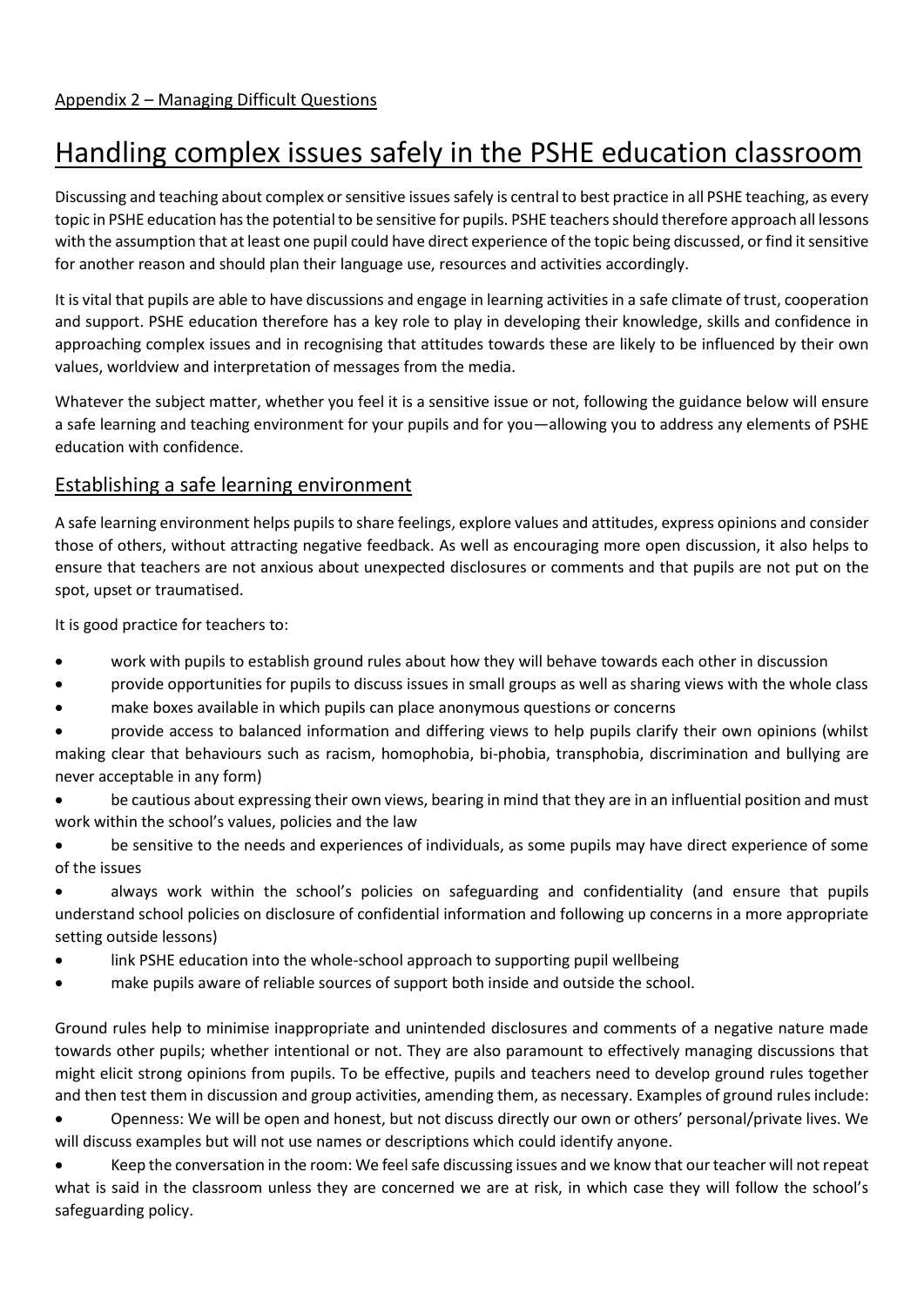• Non-judgmental approach: It is okay for us to disagree with another person's point of view but we will not judge, make fun of, or put anybody down. We will 'challenge the opinion, not the person'.

• Right to pass: Taking part is important. However, we have the right to pass on answering a question or participating in an activity and we will not put anyone 'on the spot'.

• Make no assumptions: We will not make assumptions about people's values, attitudes, behaviours, identity, life experiences or feelings. We will listen to the other person's point of view respectfully and expect to be listened to ourselves.

• Using appropriate language: We will use correct terms rather than slang terms, as they can be offensive. If we are not sure what the correct term is, we will ask our teacher.

• Asking questions: We are encouraged to ask questions and they are valued by our teacher. However, we do not ask personal questions or anything intended to deliberately try to embarrass someone.

• Seeking help and advice: If we need further help or advice, we know how and where to seek it—both in school and in the community. We will encourage friends to seek help if we think they need it.

## Starting points

Even young children will have some existing knowledge, skills, understanding, beliefs and misconceptions relating to many aspects of PSHE education. They will have been exposed to parental, family, peer, school, media and community views on different issues and they will be aware of a range of related attitudes and values. Finding out pupils' starting points is crucial to ensuring that learning about the issue is pitched appropriately, particularly to tackle any misconceptions held among the group. These can be explored by using baseline assessment activities such as:

- individual, small group or whole class mind-mapping
- 'graffiti' sheets
- 'draw and write' \*
- using photographs or pictures as a stimulus for a brain-storm
- a 'round', where each pupil in turn contributes something they know about a topic.
- quizzes
- attitude continuums
- storyboards to illustrate current strategies for managing a given situation

\* In 'draw and write' pupils are asked to respond spontaneously to an open-ended question by drawing a picture about a particular issue or situation and then writing notes explaining the drawing. For example, ask children to draw healthy person and write around the outside all the things that keep them healthy.

## Distancing techniques

Using distancing techniques such as stories, scenarios, clips from TV programmes or case studies can provide fictional characters and storylines that stimulate discussion whilst 'de-personalising' discussions. This allows pupils to engage more objectively with the lesson content. The following or similar questions can be used to support distanced discussion:

- What is happening to them?
- Why might this be happening?
- How are they feeling? What are they thinking?
- What do other people think of them?
- Who could help them?
- What would you tell them to do if they asked for help?
- What could you say or do to persuade them to act differently?

## Responding to awkward questions

• Thank them for the question and check you have understood what they are asking and what they think the answer is…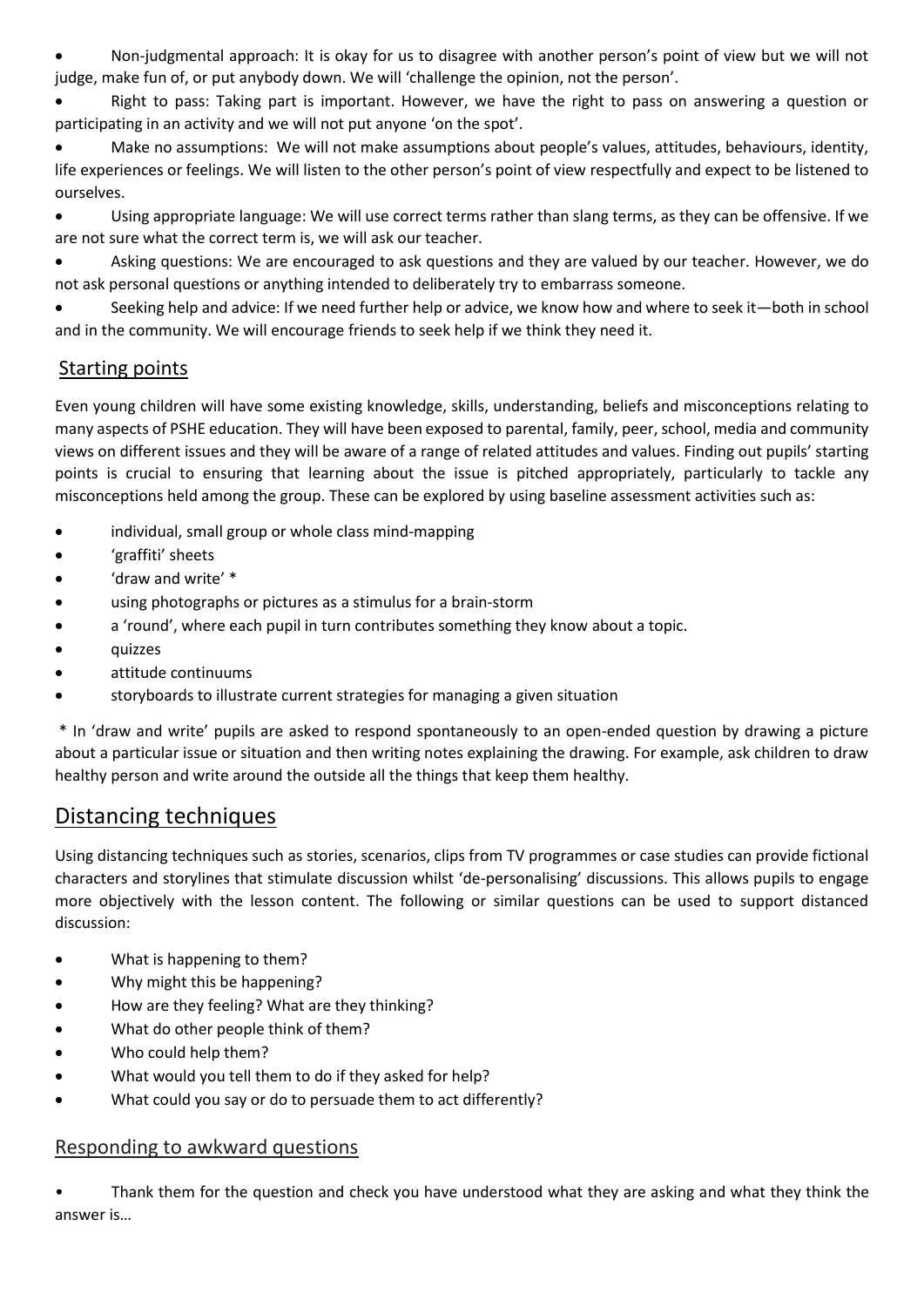• You can use distancing techniques to answer questions e.g. "I read that/ I saw on telly that/research suggests that…"

• You can also "park "questions you can't answer immediately. Go away, research and come back with answer (if appropriate) or ask class to "Google" it (depending on question!).

Some students may occasionally ask personal questions about your private life – firmly and pleasantly refer them back to your ground rules– that personal lives are not disclosed.

Example: Pupil- 'Miss when did you get your periods?'

Teacher – 'Remember that we agreed not to ask any personal questions – that includes me too. Most girls start their periods at around age 10–11.'

• It is very important not to make fun of a student's question, or allow any other students to do so, as that will make the student asking the question feel silly and less likely to ask questions in the future. Even if it is a comedy question (you will get them!) you need to reinforce to the class that there are no silly questions, and since students are all at different stages of development then peoples questions will all be different but all should be answered equally.

• Buy time if necessary: explain you do not know the answer/are not sure how best to answer and that you will find out more and respond later. Be prepared with a response such as 'That's a really interesting question and it deserves a good answer – let me have a think about it (for a minute) / (and get back to you later). Consider whether you need to consult senior colleagues. Is there a potential safeguarding issue?

• Finally, always answer questions appropriately to the level you are teaching. Don't be tempted to answer a question above the learning level agreed within the scheme of work for your class. This is true of teaching on most subjects.

Simply reply- you will be learning more about that in KS2/ Year 6 or at secondary school.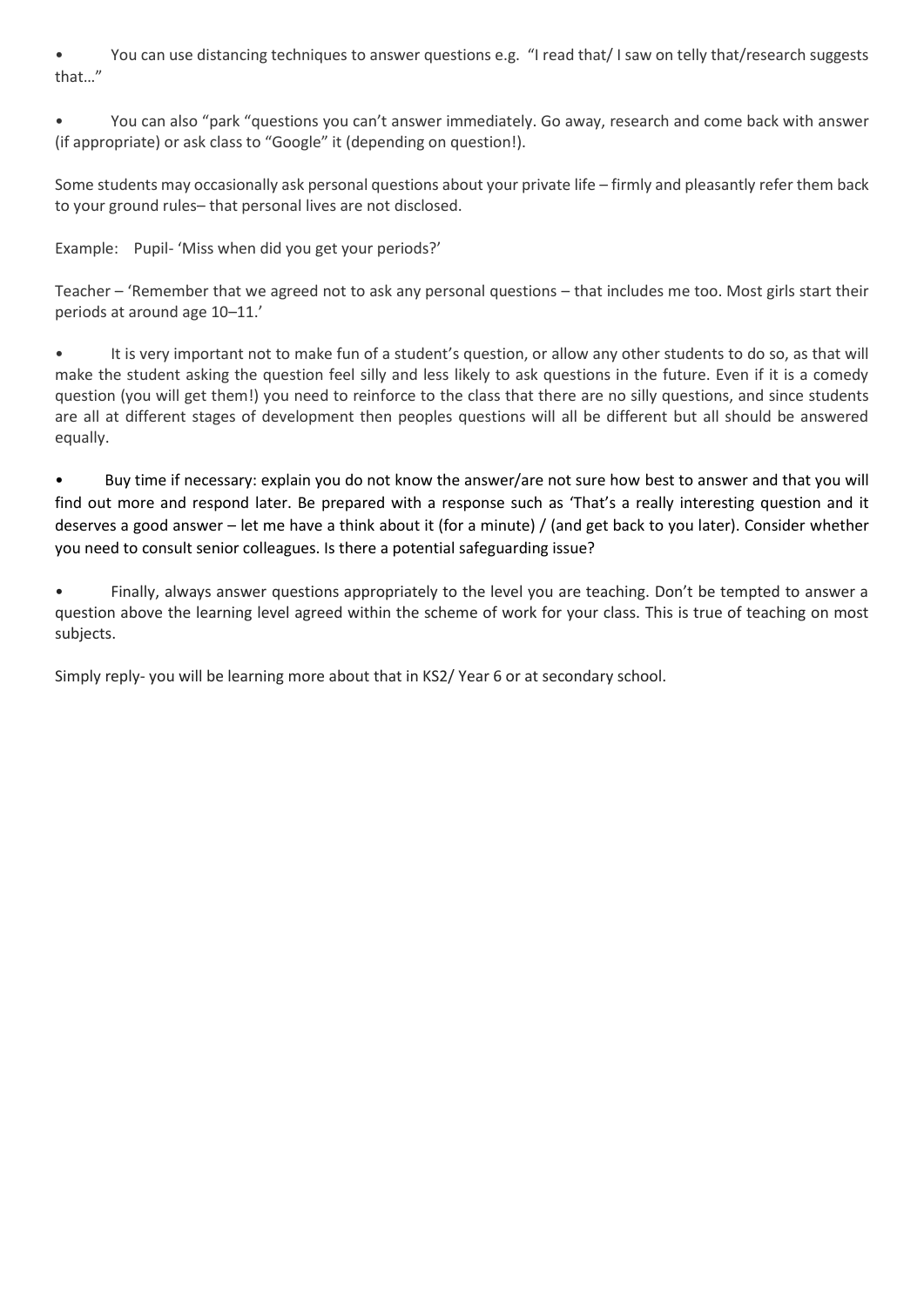## Appendix 3: Church of England Education Office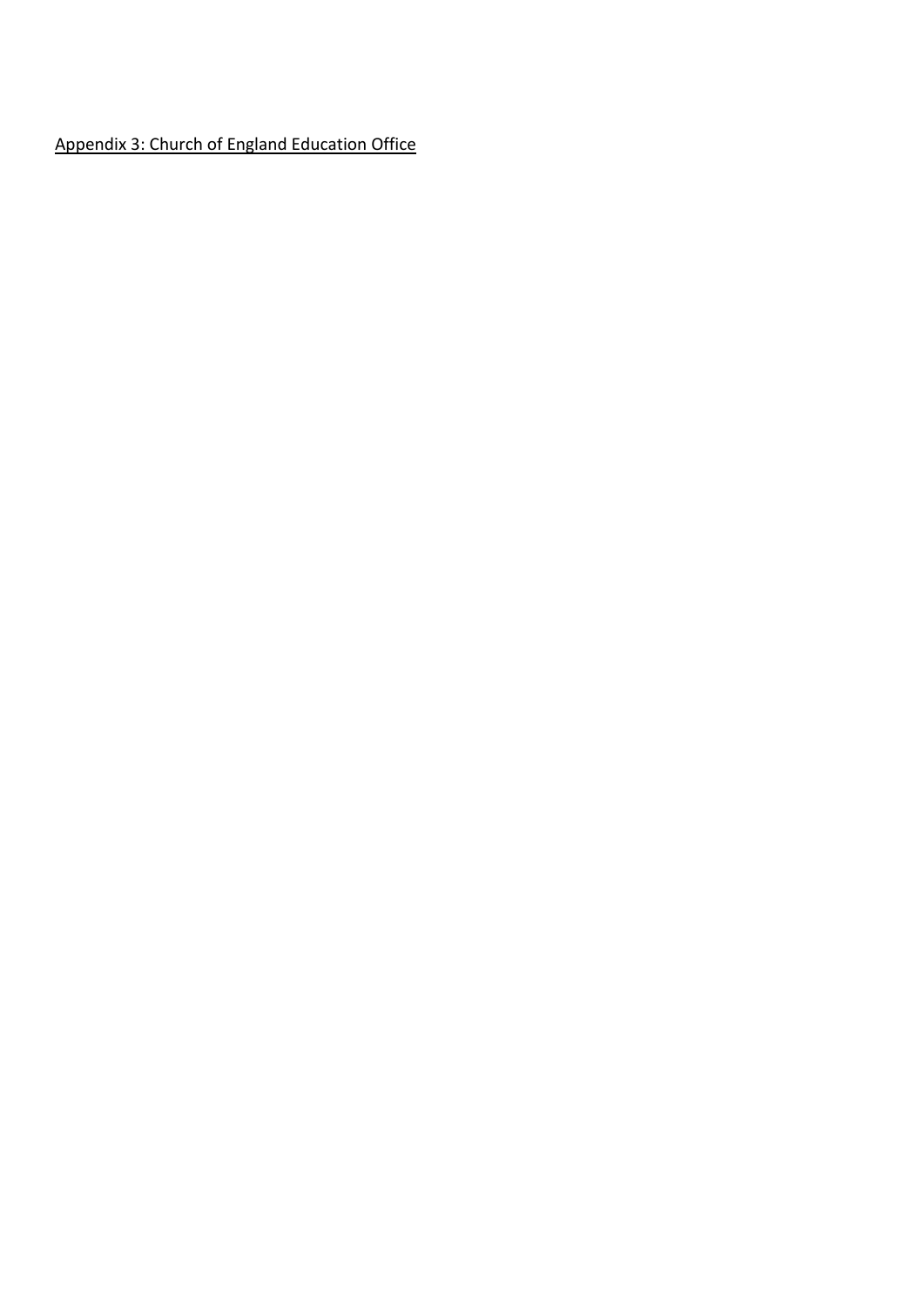

## Relationships Education, Relationships and Sex Education (RSE) and **Heath Education (RSHE) in Church of England Schools**

The Church of England Education Office faith-sensitive and inclusive approach to Relationships Education. Relationships and Sex Education' (RSE) and Health Education (RSHE) is underpinned by two key biblical passages:

So God created humanishd in his image, in the image of God he created them. (Genesis E27, NRSV) I have come in order that you might have life-life in all its follness. (John 10:10, GNB)

Everyone will be treated with dignity as all people are made in the image of God and loved equally by God.



All pupils have a right to an education which enables them to flourish and is set in a learning community where differences of lifestyle and opinion (within that which is permissible under UK law) are treated with dignity and respect; bullying of all kinds is eliminated; and where they are free to be themselves and fulfil their potential without fear.

#### **Some key principles**

The Church of England's Pastoral Advisory Group has set out some principles for living well together, accommodating

difference and diversity within churches', especially in relation to LGBTI+ people, which provide helpful context and principles for schools.

Church of England schools should ensure that their RSHE<sup>1</sup> curriculum protects, informs and nurtures all pupils. It should clearly differentiate between factual teaching (biology, medicine, the law, marriage, different types of families and the composition of society) and moral teaching about relationships and values, recognising that the distinction can be easily blurred and there needs to be discernment about the manner in which this is taught within a moral (but not moralistic) framework.



Vihere, after consultation with parents and carers, primary schools decide to include elements of sex education in their curriculum.

www.churchofungland.org/sites/default/files/2019-02/9AG-PP-website.pdf

<sup>&</sup>lt;sup>1</sup> The rest of this document uses RSHE to indicate either Relationships Education, Relationships and Sex Education and Health Education as determined by the school context.

<sup>10</sup> The Church of England Education Office November 2019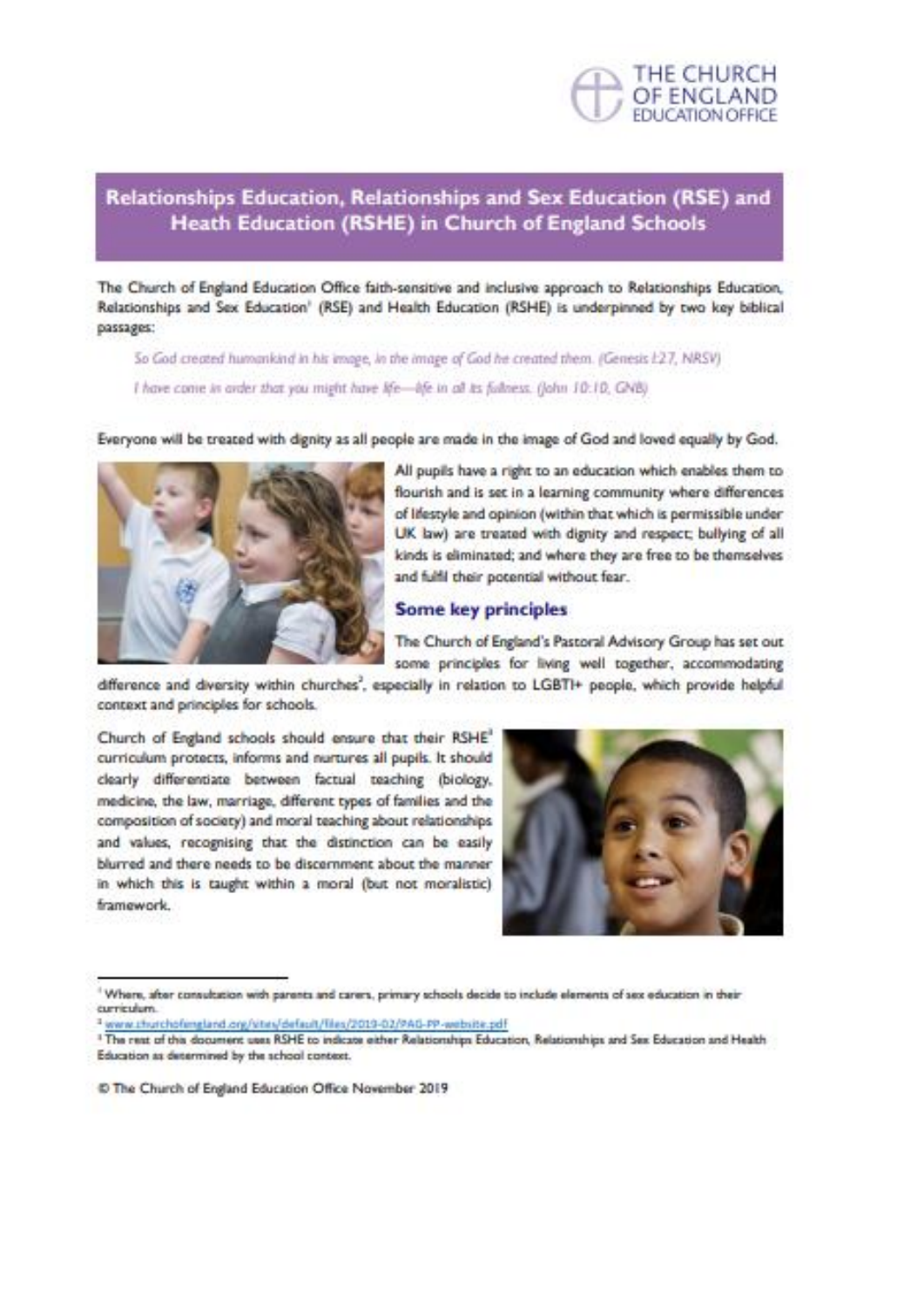

RSHE should ensure that children are able to cherish themselves and others as unique and wonderfully made. keep themselves safe and able to form healthy relationships where they respect and afford dimity to others". It will provide pupils with the knowledge that will enable them to navigate and contextualise a world in which many will try to tell them how to behave, what to do and what to think, it will help them to develop the skills to express their own views and make their own informed decisions. This is a responsibility that should normally be shared between parents and school.

All schools and academies are required to act within the requirements of the law, including the Equality Act of 2010<sup>5</sup>. The Church of England welcomes, supports and expects the teaching of Relationships and Health Education in all Church of England primary schools. It is up to each primary school to decide whether they wish to choose to teach some aspects of Sex Education but we encourage schools (following consultation with parents) to offer age- appropriate provision. In Church of England secondary schools Relationships. Sex and Health Education will be taught. In all schools where Sex Education is taught parents will have the right to withdraw their children from that part of the curriculum 'other than as part of the science curriculum'.<sup>4</sup>

All schools should approach RSHE in a faith-sensitive<sup>7</sup> and inclusive way. Such an approach should seek to understand and appreciate differences within and across the teachings of the faith and other communities the school serves. It should afford dignity and worth to the views of pupils from the faith and other communities represented in the school as part of ensuring that the Equality Act of 2010 is applied in the school. It should recognise that there is no hierarchy of protected characteristics in the Equality Act and that sometimes different protected characteristics can be in tension as they cannot necessarily be equally protected at all times.

<sup>&</sup>lt;sup>4</sup> SIAMS Evaluation Schedule, page 11. Available at

<sup>&</sup>lt;sup>1</sup> Equality Act 2010. Available at www.legislation.gov.uk/ukpgs/2010/15/contents

<sup>&</sup>lt;sup>6</sup> Relationships Education, Relationships and Sex Education (RSE) and health education 2019. Available at

www.sov.uk/sovernment/publications/relationships-education-relationships-and-sex-education-rse-and-health-education page 18

paragraph 49.<br><sup>7</sup> The use of this term draws on Dr Jo Sell's her recent research 'Relationships *and Sex Education: Gwing voice to young people of* different faiths and none in regard to faith-sensitive relationships and sex education, which is due to be published by UCL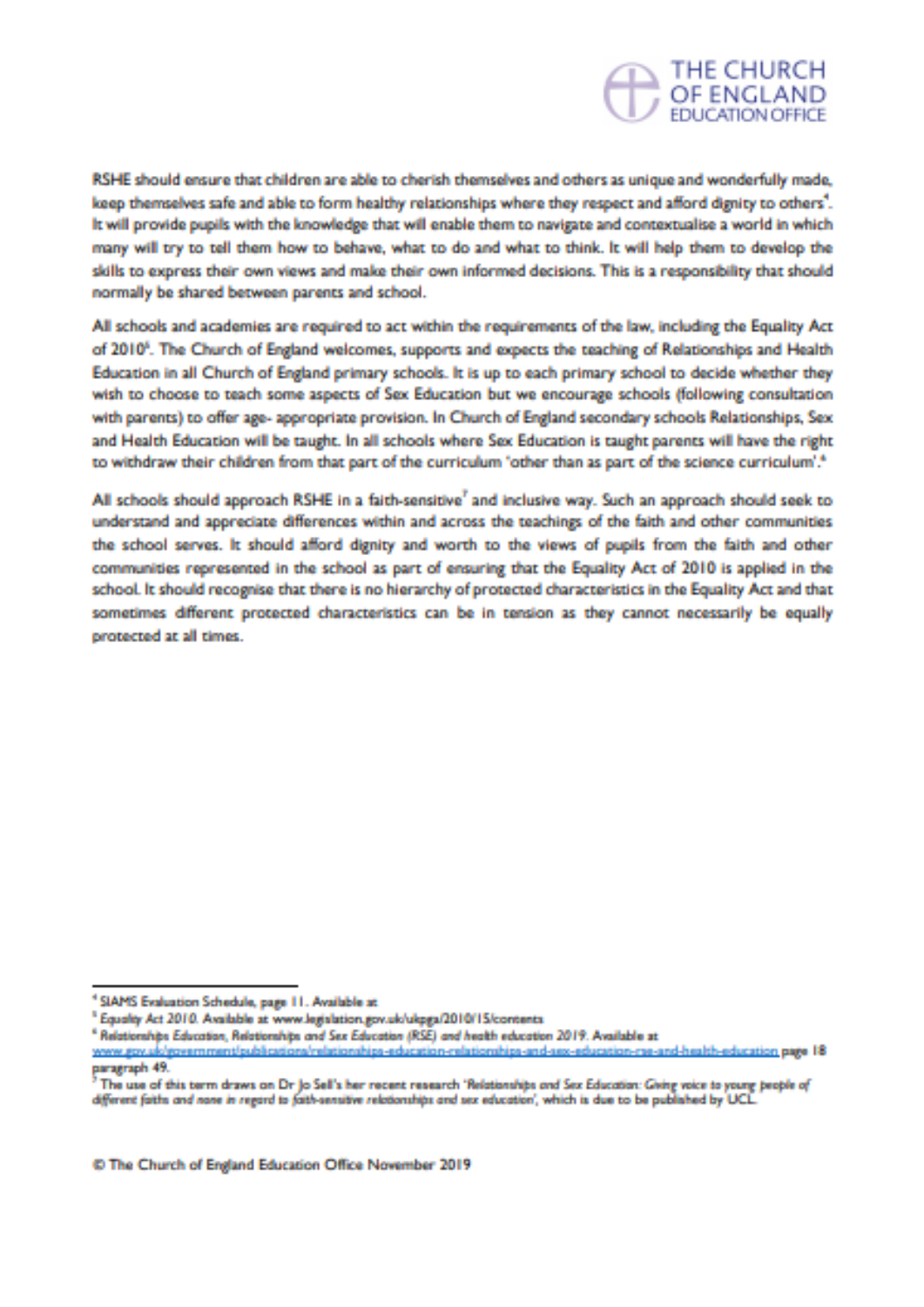

## A CHARTER FOR FAITH SENSITIVE AND INCLUSIVE RELATIONSHIPS EDUCATION. RELATIONSHIPS AND SEX EDUCATION (RSE) AND HEALTH EDUCATION (RSHE)<sup>1</sup>

In forganisation's name) we seek to provide Relationships Education, Relationships and Sex Education (RSE) and Health Education (RSHE), which will enable all pupils to flourish.

#### We commit:

- 1. To work in partnership with parents and carers. This will involve dialogue with parents and carers through all stages of policy development as well as discussing the resources used to teach their children and how they can contribute at home. It must, however, be recognised that the law specifies that what is taught and how it is taught is ultimately a decision for the school.
- 2. That RSHE will be delivered professionally and as an identifiable part of PSHE. It will be led, resourced and reported to parents in the same way as any other subject. There will be a planned programme delivered in a carefully sequenced way. Staff will receive regular training in RSHE and PSHE. Any expert visitors or trainers invited into the school to enhance and supplement the programme will be expected to respect the schools published policy for RSHE.
- 3. That RSHE will be delivered in a way that affords dignity and shows respect to all who make up our diverse community. It will not discriminate against any of the protected characteristics in the Equality Act<sup>3</sup> and will be sensitive to the faith and beliefs of those in the wider school community. RSHE will seek to explain fairly the tenets and varying interpretations of religious communities on matters of sex and relationships and teach these viewpoints with respect. It will value the importance of faithfulness as the underpinning and backdrop for relationships. It will encourage pupils to develop the skills needed to disagree without being disagreeable, to appreciate the lived experience of other people and to live well together.
- 4. That RSHE will seek to build resilience in our pupils to help them form healthy relationships, to keep themselves safe and resist the harmful influence of pornography in all its forms. It will give pupils opportunities to reflect on values and influences including their peers, the media, the internet, faith and culture that may have shaped their attitudes to gender, relationships and sex. It will promote the development of the wisdom and skills our pupils need to make their own informed decisions.

<sup>&</sup>lt;sup>8</sup> RSHE is used to indicate either Relationships Education, Relationships and Sex Education and Health Education as determined by the school context since, after consultation with parents and carers primary schools may decide to include elements of sex education in their curriculum.

The protected characteristics are age, disability, gender reassignment, race, religion or belief, sex, sexual orientation, marriage and civil partnership and pregnancy and maternity.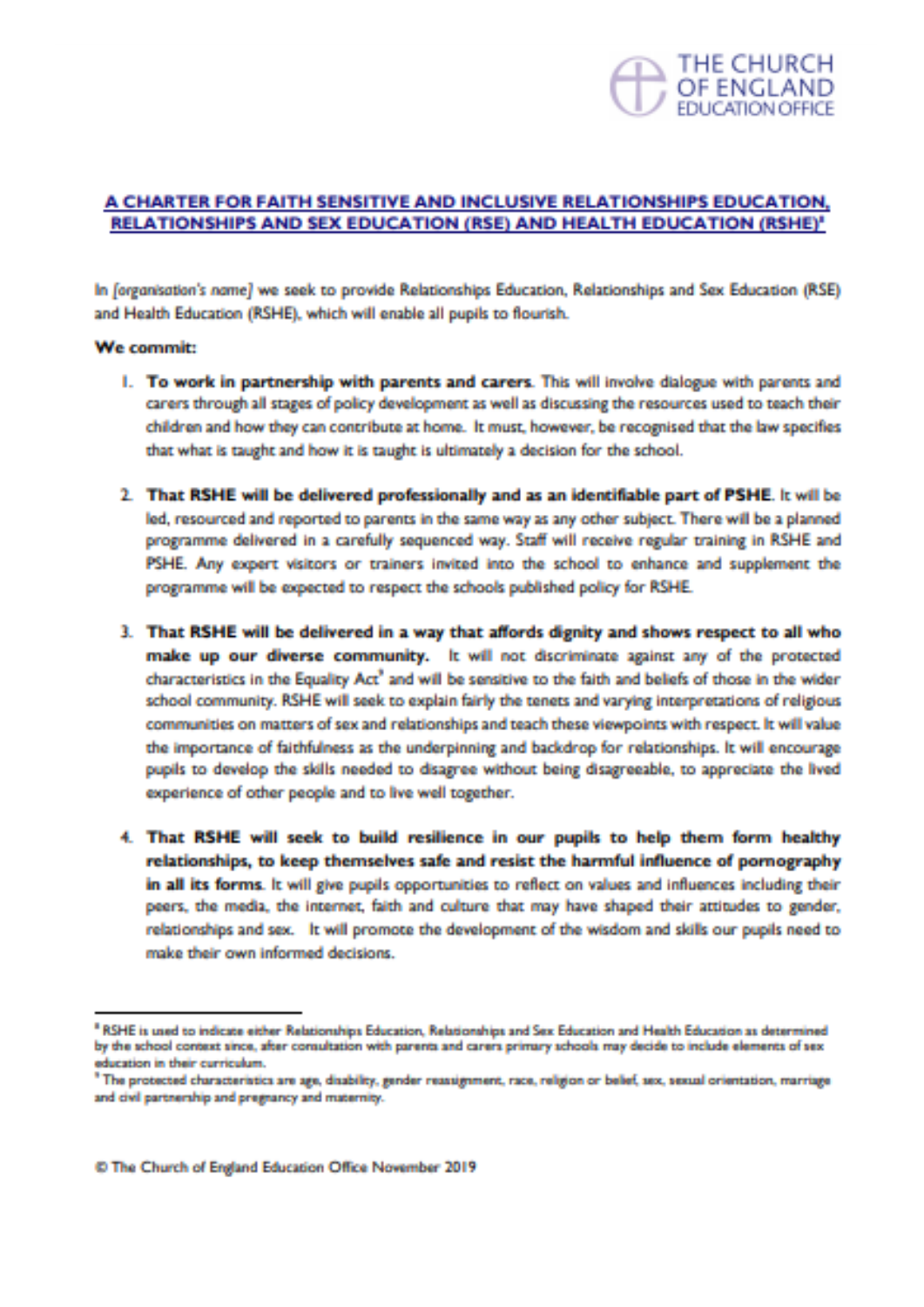

- 5. That RSHE will promote healthy resilient relationships set in the context of character and virtue development, it will reflect the vision and associated values of the school, promote reverence for the gift of human sexuality and encourage relationships that are hopeful and aspirational. Based on the school's values it will seek to develop character within a moral framework based on virtues such as honesty, integrity, self-control, courage, humility, kindness, forgiveness, generosity and a sense of justice but does not seek to teach only one moral position.
- 6. That RSHE will be based on honest and medically accurate information from reliable sources of information, including about the law and legal rights. It will distinguish between different types of knowledge and opinions so that pupils can learn about their bodies and sexual and reproductive health as appropriate to their age and maturity.
- 7. To take a particular care to meet the individual needs of all pupils including those with special needs and disabilities. It will ensure that lessons and any resources used will be accessible and sensitive to the learning needs of the individual child. We acknowledge the potential vulnerability of pupils who have special educational needs and disabilities (SEND) and recognise the possibilities and rights of SEND pupils to high quality Relationships and Sex Education.
- 8. To seek pupils' views about RSHE so that the teaching can be made relevant to their lives. It will discuss real life issues relating to the age and stage of pupils, including friendships, families, faith, consent, relationship abuse, exploitation and safe relationships online. This will be carefully targeted and age appropriate based on a teacher judgment about pupil readiness for this information in consultation with parents and carers.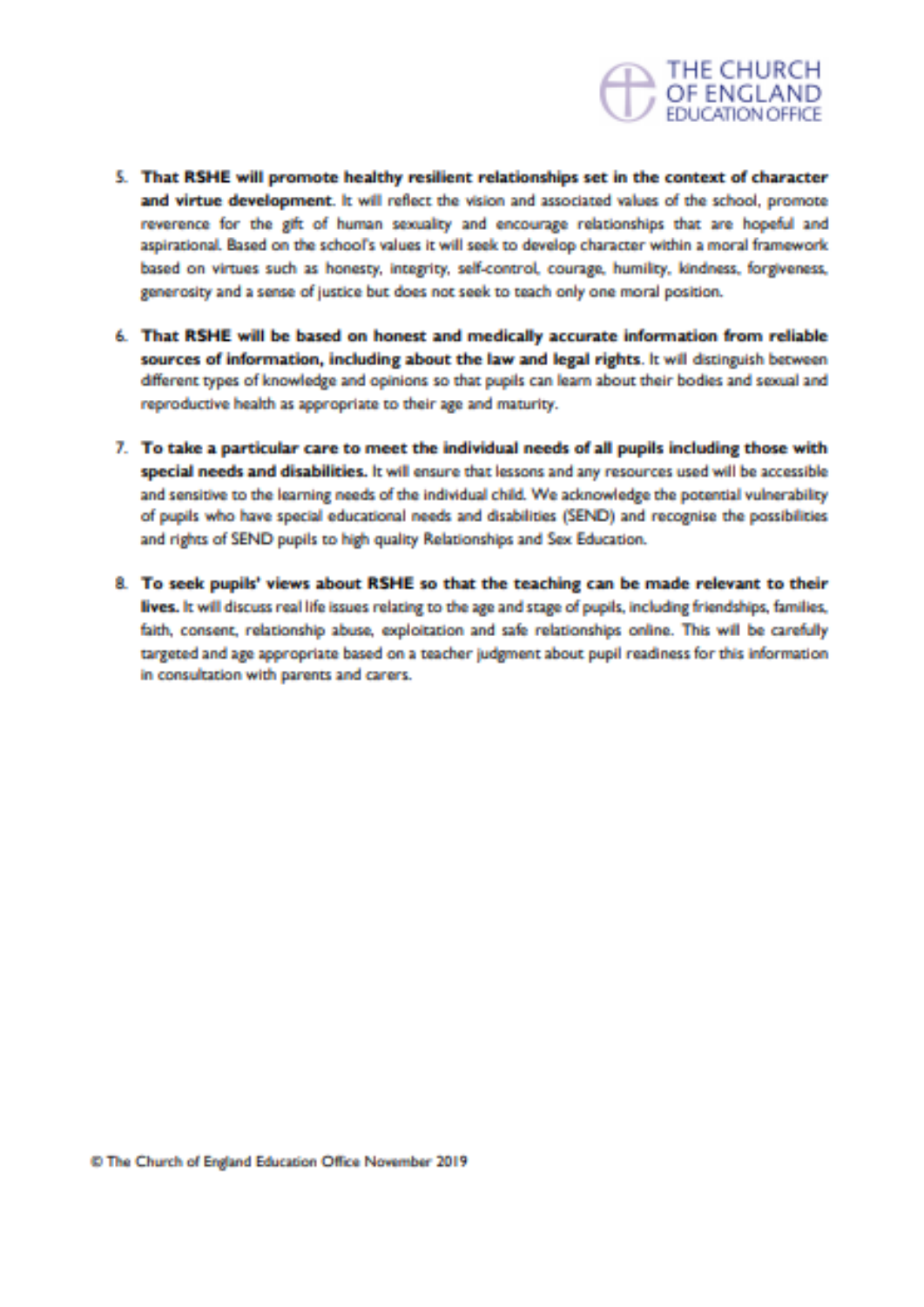## Appendix 4: Primary Statutory Guidance for Relationships Education, Relationships Sex Education and Health **Education**

The focus in primary school should be on teaching the fundamental building blocks and characteristics of positive relationships, with particular reference to friendships, family relationships, and relationships with other children and with adults.

This starts with pupils being taught about what a relationship is, what friendship is, what family means and who the people are who can support them. From the beginning of primary school, building on early education, pupils should be taught how to take turns, how to treat each other with kindness, consideration and respect, the importance of honesty and truthfulness, permission seeking and giving, and the concept of personal privacy.

Establishing personal space and boundaries, showing respect and understanding the differences between appropriate and inappropriate or unsafe physical, and other, contact – these are the forerunners of teaching about consent, which takes place at secondary.

Respect for others should be taught in an age-appropriate way, in terms of understanding one's own and others' boundaries in play, in negotiations about space, toys, books, resources and so on.

From the beginning, teachers should talk explicitly about the features of healthy friendships, family relationships and other relationships which young children are likely to encounter. Drawing attention to these in a range of contexts should enable pupils to form a strong early understanding of the features of relationships that are likely to lead to happiness and security. This will also help them to recognise any less positive relationships when they encounter them.

The principles of positive relationships also apply online especially as, by the end of primary school, many children will already be using the internet. When teaching relationships content, teachers should address online safety and appropriate behaviour in a way that is relevant to pupils' lives. Teachers should include content on how information and data is shared and used in all contexts, including online; for example, sharing pictures, understanding that many websites are businesses and how sites may use information provided by users in ways they might not expect.

Teaching about families requires sensitive and well-judged teaching based on knowledge of pupils and their circumstances. Families of many forms provide a nurturing environment for children. (Families can include for example, single parent families, LGBT parents, families headed by grandparents, adoptive parents, foster parents and carers amongst other structures.) Care needs to be taken to ensure that there is no stigmatisation of children based on their home circumstances and needs, to reflect sensitively that some children may have a different structure of support around them; for example, looked after children or young carers.

A growing ability to form strong and positive relationships with others depends on the deliberate cultivation of character traits and positive personal attributes, (sometimes referred to as 'virtues') in the individual. In a school wide context which encourages the development and practice of resilience and other attributes, this includes character traits such as helping pupils to believe they can achieve, persevere with tasks, work towards long-term rewards and continue despite setbacks. Alongside understanding the importance of selfrespect and self-worth, pupils should develop personal attributes including honesty, integrity, courage, humility, kindness, generosity, trustworthiness and a sense of justice. This can be achieved in a variety of ways including by providing planned opportunities for young people to undertake social action, active citizenship and voluntary service to others locally or more widely.

Relationships Education also creates an opportunity to enable pupils to be taught about positive emotional and mental wellbeing, including how friendships can support mental wellbeing.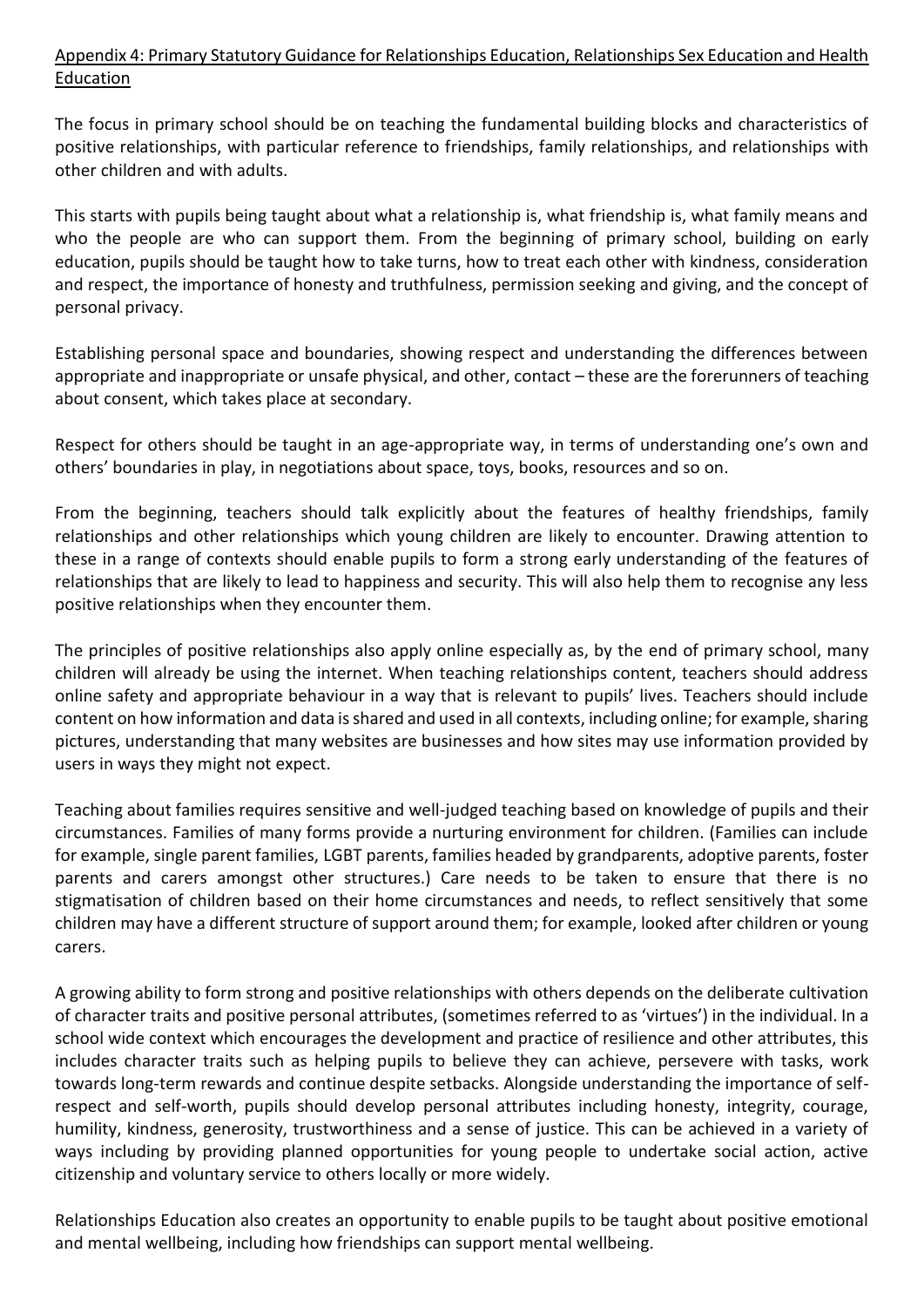Through Relationships Education (and RSE), schools should teach pupils the knowledge they need to recognise and to report abuse, including emotional, physical and sexual abuse. In primary schools, this can be delivered by focusing on boundaries and privacy, ensuring young people understand that they have rights over their own bodies. This should also include understanding boundaries in friendships with peers and also in families and with others, in all contexts, including online.

Pupils should know how to report concerns and seek advice when they suspect or know that something is wrong. At all stages it will be important to balance teaching children about making sensible decisions to stay safe (including online) whilst being clear it is never the fault of a child who is abused and why victim blaming is always wrong. These subjects complement Health Education and as part of a comprehensive programme and whole school approach, this knowledge can support safeguarding of children.

## **By the end of primary:**

## **Families and people who care for me**

Pupils should know:

- that families are important for children growing up because they can give love, security and stability
- the characteristics of healthy family life, commitment to each other, including in times of difficulty, protection and care for children and other family members, the importance of spending time together and sharing each other's lives
- that others' families, either in school or in the wider world, sometimes look different from their family, but that they should respect those differences and know that other children's families are also characterised by love and care
- that stable, caring relationships, which may be of different types, are at the heart of happy families, and are important for children's security as they grow up
- that marriage represents a formal and legally recognised commitment of two people to each other which is intended to be lifelong
- how to recognise if family relationships are making them feel unhappy or unsafe, and how to seek help or advice from others if needed

Marriage in England and Wales is available to both opposite sex and same sex couples. The Marriage (Same Sex Couples) Act 2013 extended marriage to same sex couples in England and Wales. The ceremony through which a couple get married may be civil or religious.

## **Caring friendships**

Pupils should know:

- how important friendships are in making us feel happy and secure, and how people choose and make friends
- the characteristics of friendships, including mutual respect, truthfulness, trustworthiness, loyalty, kindness, generosity, trust, sharing interests and experiences and support with problems and difficulties
- that healthy friendships are positive and welcoming towards others, and do not make others feel lonely or excluded
- that most friendships have ups and downs, and that these can often be worked through so that the friendship is repaired or even strengthened, and that resorting to violence is never right
- how to recognise who to trust and who not to trust, how to judge when a friendship is making them feel unhappy or uncomfortable, managing conflict, how to manage these situations and how to seek help or advice from others, if needed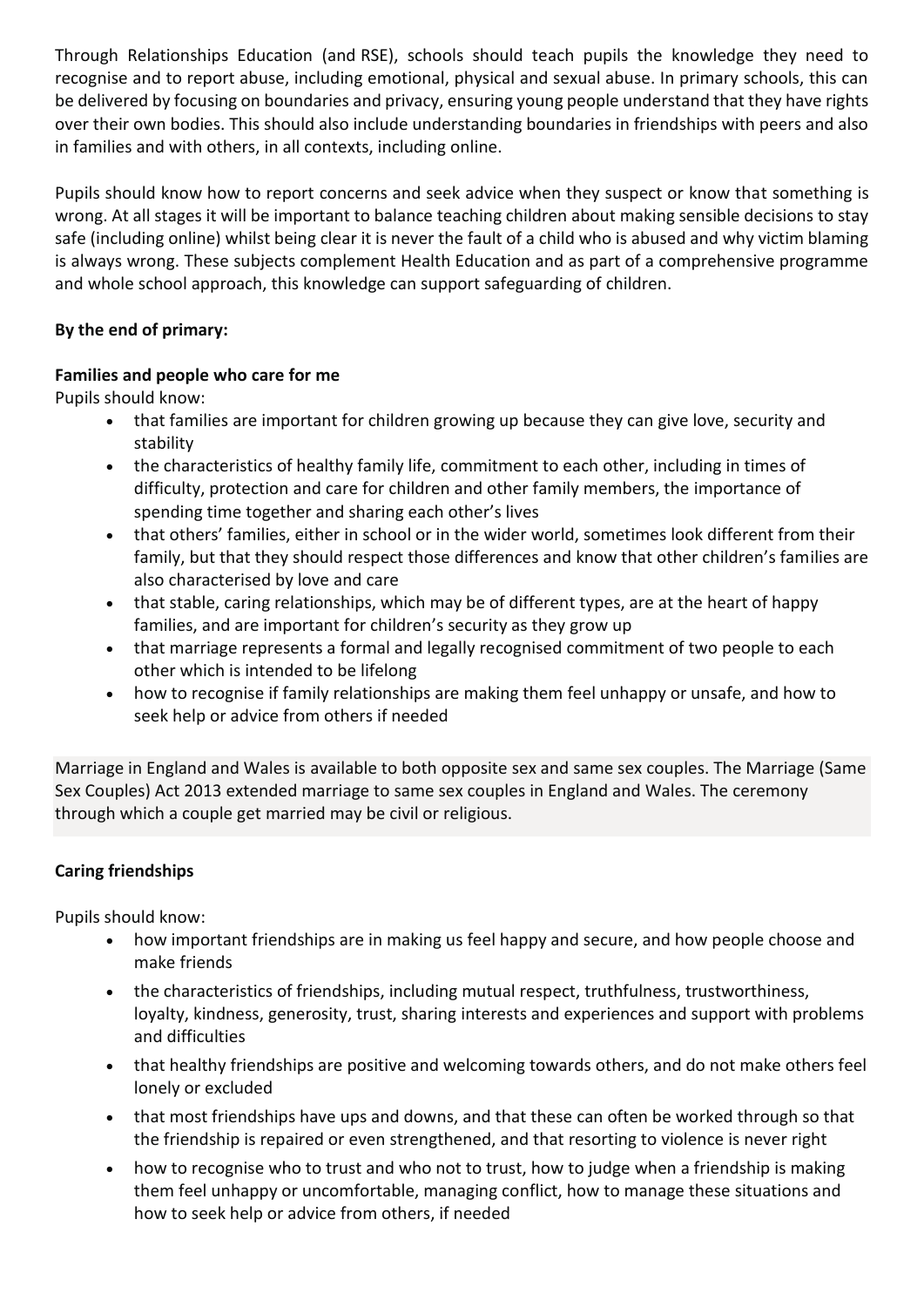## **Respectful relationships**

Pupils should know:

- the importance of respecting others, even when they are very different from them (for example, physically, in character, personality or backgrounds), or make different choices or have different preferences or beliefs
- practical steps they can take in a range of different contexts to improve or support respectful relationships
- the conventions of courtesy and manners
- the importance of self-respect and how this links to their own happiness
- that in school and in wider society they can expect to be treated with respect by others, and that in turn they should show due respect to others, including those in positions of authority
- about different types of bullying (including cyberbullying), the impact of bullying, responsibilities of bystanders (primarily reporting bullying to an adult) and how to get help
- what a stereotype is, and how stereotypes can be unfair, negative or destructive
- the importance of permission-seeking and giving in relationships with friends, peers and adults

## **Online relationships**

Pupils should know:

- that people sometimes behave differently online, including by pretending to be someone they are not
- that the same principles apply to online relationships as to face-to-face relationships, including the importance of respect for others online including when we are anonymous
- the rules and principles for keeping safe online, how to recognise risks, harmful content and contact, and how to report them
- how to critically consider their online friendships and sources of information including awareness of the risks associated with people they have never met
- how information and data is shared and used online

## **Being safe**

Pupils should know:

- what sorts of boundaries are appropriate in friendships with peers and others (including in a digital context)
- about the concept of privacy and the implications of it for both children and adults; including that it is not always right to keep secrets if they relate to being safe
- that each person's body belongs to them, and the differences between appropriate and inappropriate or unsafe physical, and other, contact
- how to respond safely and appropriately to adults they may encounter (in all contexts, including online) whom they do not know
- how to recognise and report feelings of being unsafe or feeling bad about any adult
- how to ask for advice or help for themselves or others, and to keep trying until they are heard,
- how to report concerns or abuse, and the vocabulary and confidence needed to do so
- where to get advice, for example family, school or other sources

## **Managing difficult questions**

Primary-age pupils will often ask their teachers or other adults questions pertaining to sex or sexuality which go beyond what is set out for Relationships Education. The school's policy should cover how the school handles such questions. Given ease of access to the internet, children whose questions go unanswered may turn to inappropriate sources of information.